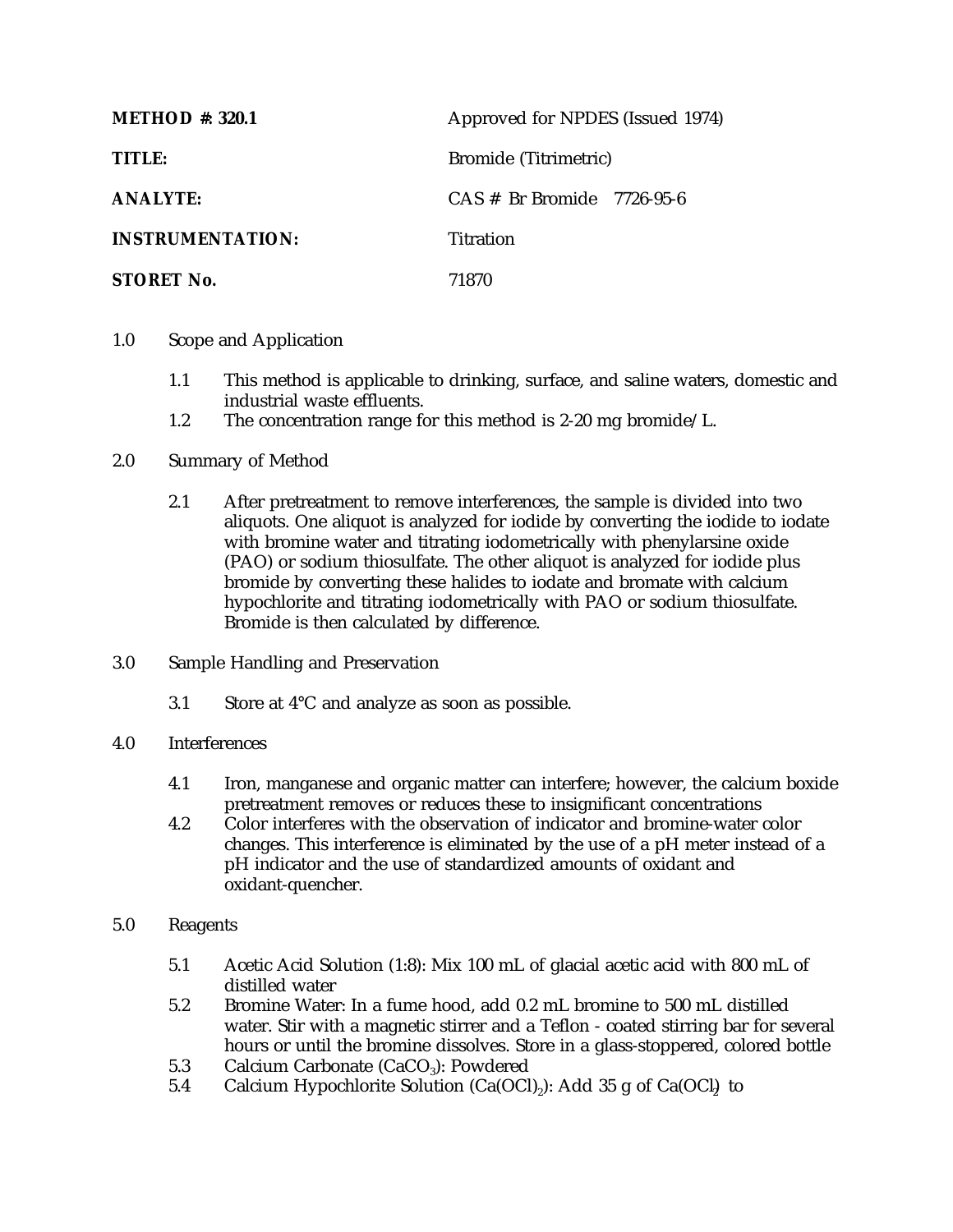approximately 800 mL of distilled water in a 1 liter volumetric flask. Stir on a magnetic stirrer for approximately 30 minutes. Dilute to 1 liter and filter. Store in a glass-stoppered, colored flask

- 5.5 Calcium Oxide (CaO): Anhydrous, powdered
- 5.6 Hydrochloric Acid Solution (1:4): Mix 100 mL of HCl (sp. gr. 1.19) with 400 mL of distilled water.
- 5.7 Potassium Iodide (KI): Crystals, ACS Reagent Grade.
- 5.8 Sodium Acetate Solution (275 g/L): Dissolve 275 g sodium acetate trihydrate (NaC<sub>2</sub>H<sub>3</sub>O<sub>2</sub> $\cdot$ 3H<sub>2</sub>O) in distilled water. Dilute to 1 liter and filter
- 5.9 Sodium Chloride (NaCl): Crystals, ACS Reagent Grade
- 5.10 Sodium Formate Solution (500 g/L): Dissolve 50 g sodium formate (NaCHO<sub>2</sub>) m hot distilled water and dilute to 100 mL
- 5.11 Sodium Molybdate Solution (10 g/L): Dissolve 1 g sodium molybdate  $(Na_2 MoO_4 \cdot 2H_2O)$  in distilled water and dilute to 100 mL
- 5.12 Sulfuric Acid Solution (1:4): Slowly add 200 mL  $H_2SO_4$  (sp. gr. 1.84) to 800 mL of distilled water
- 5.13 Phenylarsine Oxide (0.0375N): Hach Chemical Co., or equivalent. Standardize with 0.0375 N potassium biiodate (5.19, 5.23)
- 5.14 Phenylarsine Oxide Working Standard (0.0075 N): Transfer 100 mL of commercially available 0.0375 N phenylarsine oxide (5.13) to a 500 mL volumetric flask and dilute to the mark with distilled water. This solution should be prepared fresh daily.
- 5.15 Commercially available starch indicator such as thyodene or equivalent may be used
- 5.16 Sodium Thiosulfate, Stock Solution,  $(0.75 \text{ N})$ : Dissolve 186.14 g Na, S, O, \*5H, O in boiled and cooled distilled water and dilute to 1 liter. Preserve by adding 5 mL chloroform.
- 5.17 Sodium Thiosulfate Standard Titrant, (0.0375 N): Prepare by diluting 50.0 mL of stock solution (5.16) to 1.0 liter. Preserve by adding 5 mL of chloroform. Standardize with 0.0375 N potassium biiodate (5.19, 5.23)
- 5.18 Sodium Thiosulfate Working Standard (0.0075 N): Transfer 100 mL of sodium thiosulfate standard titrant (S.17) to a 500 mL volumetric flask and dilute to the mark with distilled water. This solution should be prepared fresh daily
- 5.19 Potassium Biiodate Standard, (0.0375 N): Dissolve 4.873 g potassium biiodate, previously dried 2 hours at 103°C, in distilled water and dilute to 1.0 liter. Dilute 250 mL to 1.0 liter for 0.0375 N biiodate solution
- 5.20 Starch Solution: Prepare an emulsion of 10 g of soluble starch in a mortar or beaker with a small quantity of distilled water. Pour this emulsion into 1 liter of boiling water, allow to boil a few minutes, and let settle overnight. Use the clear supernate. This solution may be preserved by the addition of 5 mL per liter of chloroform and storage in a 10°C refrigerator. Commercially available dry, powdered starch indicators may be used in place of starch solution
- 5.21 Nitrogen Gas: Cylinder
- 5.22 Potassium Fluoride (KF $\cdot$ 2H<sub>2</sub>O): ACS Reagent Grade 5.23 Standardization of 0.0375 N Phenylarsine Oxide and
- Standardization of 0.0375 N Phenylarsine Oxide and 0.0375 N Sodium Thiosulfate: Dissolve approximately 2 g  $( \pm 1.0 \text{ g})$  KI (5.7) in 100 to 150 mL distilled water; add 10 mL  $H<sub>s</sub>SO<sub>4</sub>$  solution (5.12) followed by 20 mL standard potassium biiodate solution (5.19). Place in dark for 5 minutes, dilute to 300 mL and titrate with the phenylarsine oxide (5.13) or sodium thiosulfate (5.17) to a pale straw color. Add a small scoop ofindicator (5.15). Wait until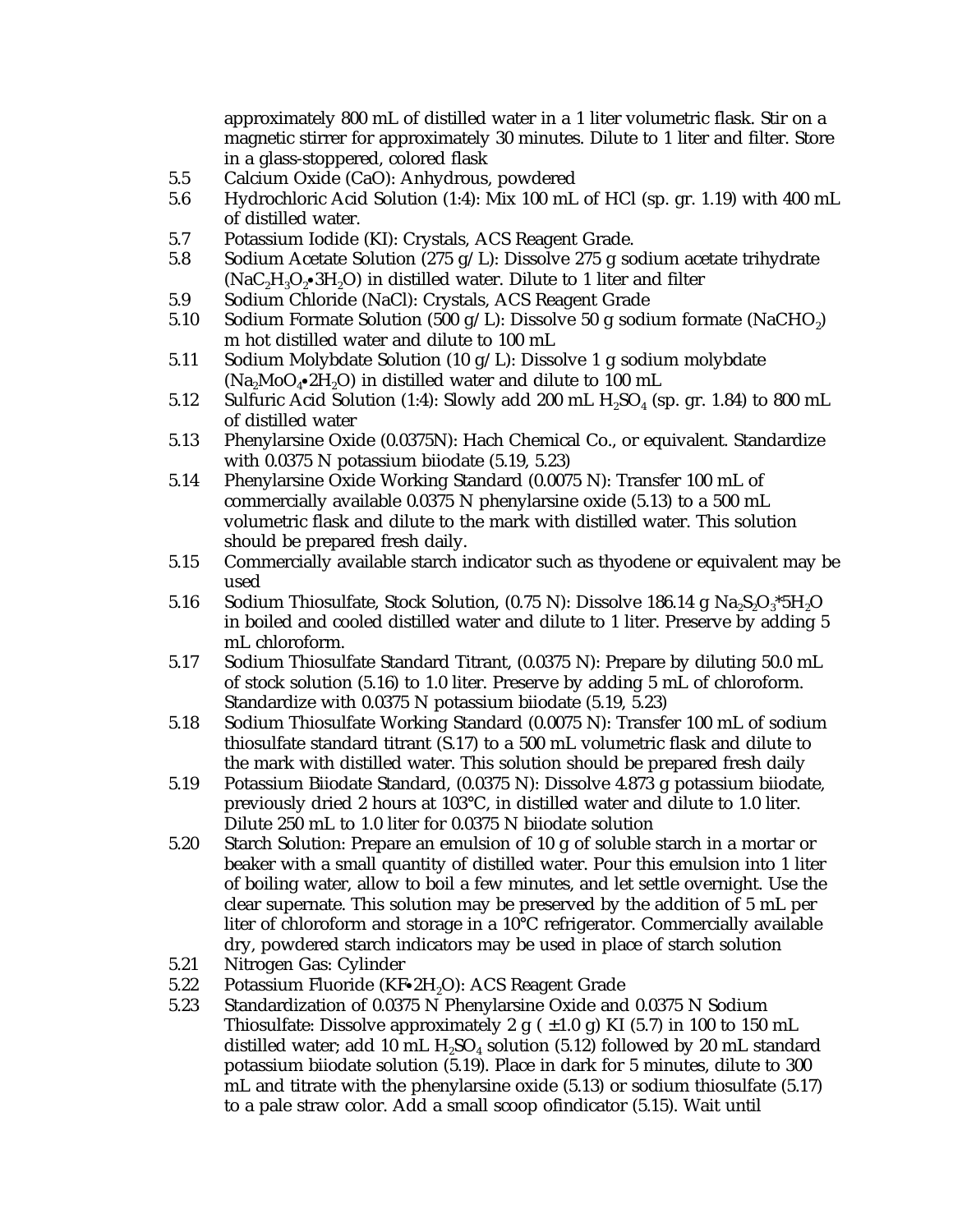homogeneous blue color develops and continue the titration drop by drop until the color disappears. Run in duplicate. Duplicate determinations should agree within  $\pm 0.05$  mL.

- 6.0 Procedure
	- 6.1 Pretreatment
		- 6.1.1 Add a visible excess of CaO (5.5) to 400 mL of sample. Stir or shake vigorously for approximately 5 minutes. Filter through a dry, moderately retentive filter paper, discarding the first 75 mL.
	- 6.2 Iodine Determination
		- 6.2.1 Place 100 mL of pretreated sample (6.1 ) or a fraction thereof diluted to that volume, into a 150 mL beaker. Add a Teflon-coated stirring bar and place on a magnetic stirrer. Insert a pH electrode and adjust the pH to approximately 7 or slightly less by the dropwise addition of  $H<sub>2</sub>SO<sub>4</sub>$  solution (5.12)
		- 6.2.2 Transfer the sample to a 250 mL widemouthed conical flask. Wash beaker with small amounts of distilled water and add washings to the flask. A 250 mL iodine flask would increase accuracy and recision by preventing possible loss of the iodine generated upon addition of potassium iodide and sulfuric acid (6.4.1)
		- 6.2.3 Add 15 mL sodium acetate solution (5.8) and 5 mL acetic acid solution (5.1). Mix well. Add 40 mL bromine water solution (5.2); mix well. Wait 5 minutes
		- 6.2.4 Add 2 mL sodium formate solution (5.10); mix well. Wait 5 minutes.
		- 6.2.5 Purge space above sample with gentle stream of nitrogen (5.21) for approximately 30 seconds to remove bromine fumes
		- 6.2.6 If a precipitate forms (iron), add 0.5 g  $KF•2H<sub>2</sub>O$  (5.22) 6.2.7 A distilled water blank must be run with each set of s
		- A distilled water blank must be run with each set of sample a because of iodide in reagents. If the blank is consistently shown to be zero for a particular "lot" of chemicals, it can be ignored.
		- 6.2.8 Titrate as described in 6.4
	- 6.3 Bromide Plus Iodide Determination
		- 6.3.1 Place 100 mL of pretreated sample (6.1 ) or a fraction thereof diluted to that volume, in a 150 mL beaker. Add 5 g NaCl and stir to dissolve. Neutralize by dropwise addition of HCl solution (5.6) as in (6.2.1). Transfer as in (6.2.2)
		- 6.3.2 Add 20 mL of calcium hypochlorite solution (5.4). Add 1 mL of HCl solution (5.6) and add approximately 0.2 g calcium carbonate (5.3).
		- 6.3.3 Heat to boiling on a hot plate; maintain boiling for 8 minutes.
		- 6.3.4 Remove from hot plate and carefully add 4 mL sodium formate solution (5.10). Caution: TOO RAPID ADDITION MAY CAUSE FOAMING. Wash

down sides with distilled water

- 6.3.5 Return to hot plate and maintain boiling conditions for an additional 8 minutes. Occasionally wash down sides with distilled water if residue is deposited from boiling action.
- 6.3.6 Remove from hot plate. Wash down sides and allow to cool
- 6.3.7 If a precipitate forms (iron), add 0.5 g  $KF•2H<sub>2</sub>O$  (5.22) 6.3.8 Add 3 drops sodium molybdate solution (5.11)
- Add 3 drops sodium molybdate solution (5.11)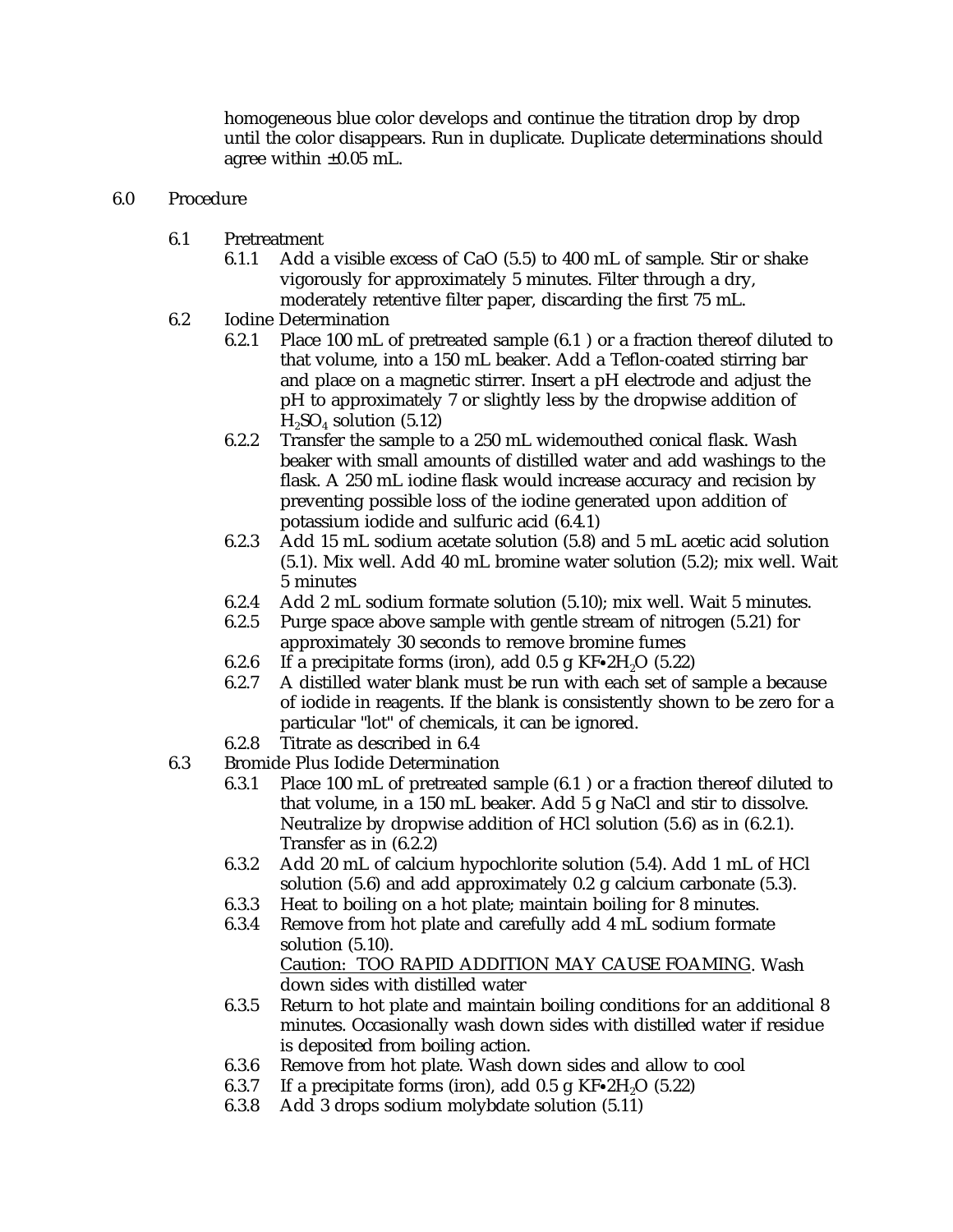- 6.3.9 A distilled water blank must be run with each set of samples because of iodide, iodate, bromide, and/or bromate in reagents.
- 6.3.10 Titrate as described in 6.4
- 6.4. Titration
	- 6.4.1 Dissolve approximately 1 g potassium iodide (5.7) in sample from (6.2.8 or 6.3.10) Add 10 mL of  $H_2SO_4$  solution (5.12) and place in dark for 5 minutes.
	- 6.4.2 Titrate with standardized phenylarsine oxide working standard (5.14) or sodium thiosulfate working standard (5.18), adding indicator (5.15 or 5.20) as end point is approached (light straw color). Titrate to colorless solution. Disregard returning blue color.

## 7.0 Calculations

- 7.1 Principle: Iodide is determined by the titration of the sample as oxidized in (6.2): bromide plus iodide is determined by the titration of the sample as oxidized in (6.3). The amount of bromide is then determined by difference. The number of equivalents of iodine produced a constant of 13,320 as shown in the equation in (7.2). Experimental data is entered in the appropriate place and the equation is solved for mg/L bromide
- 7.2 Equation

Br 
$$
(mg/L) = 13,320 \left[ \left( \frac{A \times B}{C} \right) - \left( \frac{D \times E}{F} \right) \right]
$$

where:

- A = the number of mL of PAO needed to titrate the sample for bromide plus iodide (with the number of mL of PAO needed to titrate the blank subtracted)
- B = the normality of the PAO needed to titrate the sample for bromide plus iodide
- $C =$  the volume of sample taken (100 mL or a fraction thereof) to be titrated for bromide plus iodide
- D = the number of mL of PAO needed to titrate the sample for iodide (with the number of mL of PAO needed to titrate the blank subtracted).The blank for the iodide titration is often zero
- $E$  = the normality of the PAO used to titrate the sample for iodide  $F$  = the volume of sample taken (100 mL or a fraction thereof) to b
- the volume of sample taken (100 mL or a fraction thereof) to be titrated for iodide.
- 8.0 Precision and Accuracy
	- 8.1 In a single laboratory (EMSL), using a mixed domestic and industrial waste effluent, at concentrations of 0.3, 2.8, 5.3, 10.3 and 20.3 mg/L of bromide, the standard deviations were  $\pm$  0.13,  $\pm$  0.37,  $\pm$  0.38,  $\pm$  0.44 and  $\pm$  0.42 mg/L, respectively
	- 8.2 In a single laboratory (EMSL), using a mixed domestic and industrial waste effluent, at concentrations of 2.8, 5.3, 10.3 and 20.3 mg/L of bromide, recoveries were 96, 83, 97 and 99%, respectively